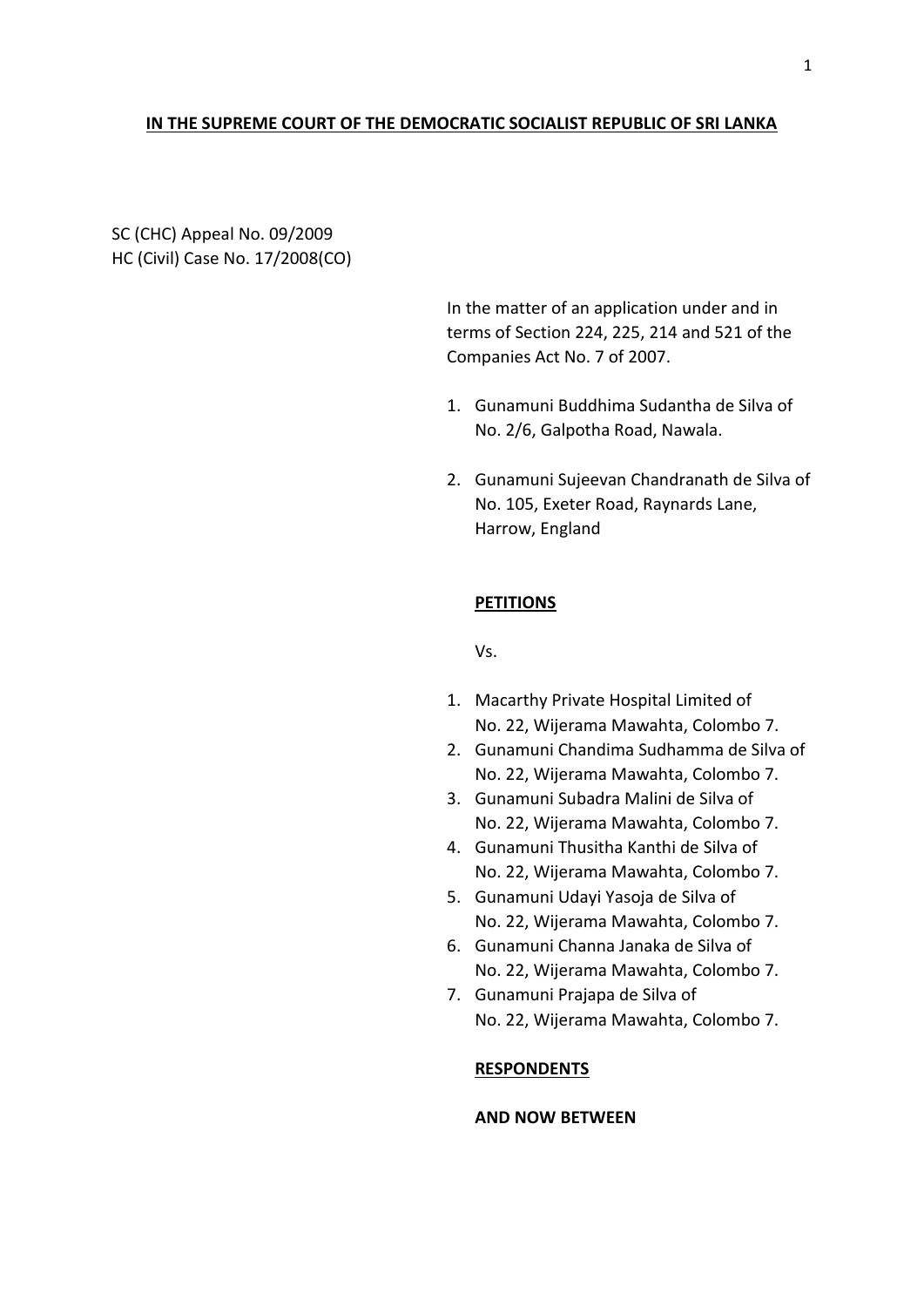- 1. Gunamuni Buddhima Sudantha de Silva of No. 2/6, Galpotha Road, Nawala.
- 2. Gunamuni Sujeevan Chandranath de Silva of No. 105, Exeter Road, Raynards Lane, Harrow, England

#### **PETITIONS-APPELLANTS**

Vs

- 1. Macarthy Private Hospital Limited of No. 22, Wijerama Mawahta, Colombo 7.
- 2. Gunamuni Chandima Sudhamma de Silva of No. 22, Wijerama Mawahta, Colombo 7.
- 3. Gunamuni Subadra Malini de Silva of No. 22, Wijerama Mawahta, Colombo 7.
- 4. Gunamuni Thusitha Kanthi de Silva of No. 22, Wijerama Mawahta, Colombo 7.
- 5. Gunamuni Udayi Yasoja de Silva of No. 22, Wijerama Mawahta, Colombo 7.
- 6. Gunamuni Channa Janaka de Silva of No. 22, Wijerama Mawahta, Colombo 7.
- 7. Gunamuni Prajapa de Silva of No. 22, Wijerama Mawahta, Colombo 7.

#### **RESPONDENTS-RESPONDENTS**

### **AND NOW**

In the matter of an application for substitution of the deceased 1<sup>st</sup> Petitioner-Appellant

- 1. Gunamuni Praneetha Santhoshini de Silva of No. 2/6, Galpotha Road, Nawala.
- 2. Gunamuni Manthirini Sunanda Mendis of No. 2/5, Gregory's Road, Colombo 7.
- 3. Chandra Kumudini de Silva of No. 2/6, Galpotha Road, Nawala.

#### **APPLICANTS-PETITIONERS**

### **AND**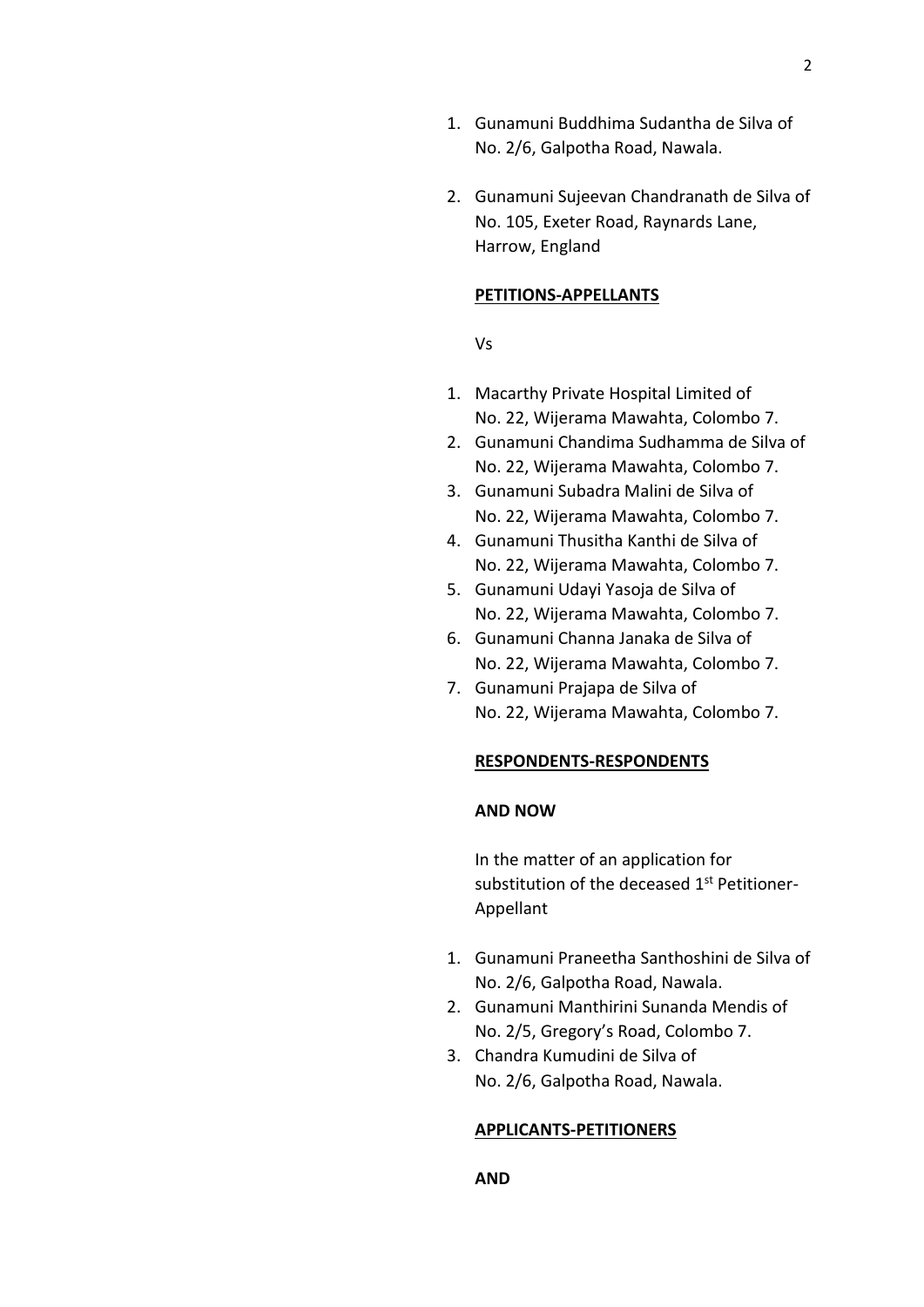Gunamuni Sujeevan Chandranath de Silva of No. 105, Exeter Road, Raynards Lane, Harrow, England

## **2 nd PETITION-APPELLANT-PETITIONER**

Vs.

- 1. Macarthy Private Hospital Limited of No. 22, Wijerama Mawahta, Colombo 7.
- 2. Gunamuni Chandima Sudhamma de Silva of No. 22, Wijerama Mawahta, Colombo 7.
- 3. Gunamuni Subadra Malini de Silva of No. 22, Wijerama Mawahta, Colombo 7.
- 4. Gunamuni Thusitha Kanthi de Silva of No. 22, Wijerama Mawahta, Colombo 7.
- 5. Gunamuni Udayi Yasoja de Silva of No. 22, Wijerama Mawahta, Colombo 7.
- 6. Gunamuni Channa Janaka de Silva of No. 22, Wijerama Mawahta, Colombo 7.
- 7. Gunamuni Prajapa de Silva of No. 22, Wijerama Mawahta, Colombo 7.

# **RESPONDENTS-RESPONDENTS-RESPONDENTS**

| <b>BEFORE:</b>     | Priyasath Dep P.C., J.<br>Sisira J. de Abrew J.<br>Anil Gooneratne J.                                             |
|--------------------|-------------------------------------------------------------------------------------------------------------------|
| <b>COUNSEL:</b>    | Dr. Harsha Cabraal P.C with Revan Weerasinghe<br>Instructed by Nitti Murugesu for the Petitioner-Appellants       |
|                    | Manjuka Fernandopulle for the Respondents-Respondents-<br>Respondents<br>Instructed by Paul Rathnayake Associates |
| <b>ARGUED ON:</b>  | 13.11.2015                                                                                                        |
| <b>DECIDED ON:</b> | 28.01.2016                                                                                                        |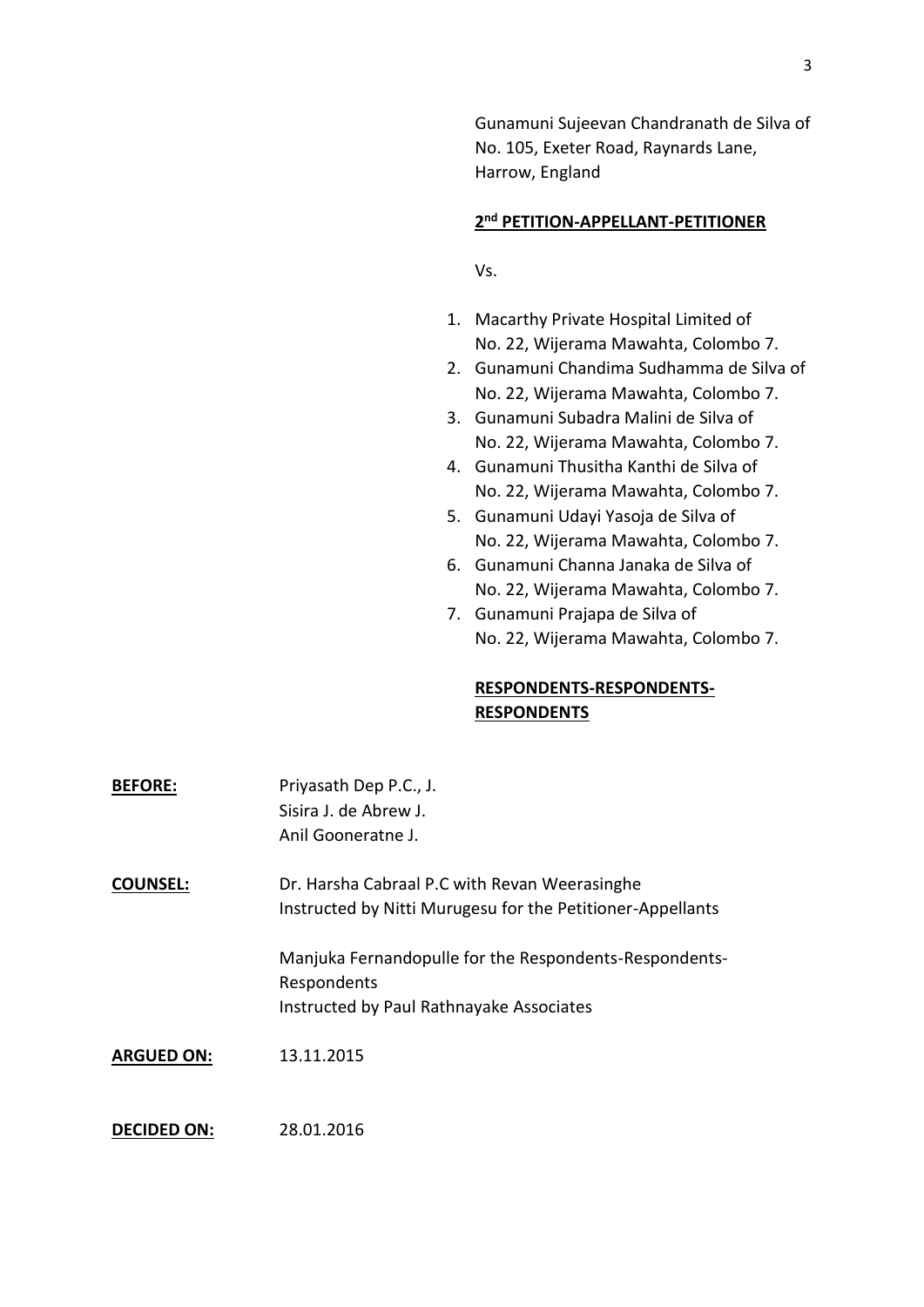### **GOONERATNE J.**

This is an appeal to the Supreme Court from the judgment of the High Court of Colombo in the matter of an application in terms of Sections 224, 225, 214 and 521 of the Companies Act No. 07 of 2007. Action in the High Court as per the said sections were filed mainly to prevent oppression of the minority share-holders and to prevent mismanagement of the 1<sup>st</sup> Respondent Company. (McCarthy Private Hospitals Limited). Judgment in the said case was entered on 06.11.2008 granting relief to the two Petitioners in the High Court (Petitioners-Appellants) in terms of sub paragraphs 'a', 'b', 'g' and 'i' of the prayer to the Petition filed in the High Court but learned High Court Judge refused to grant relief as per sub paragraphs ( c), (d), (e) and (h) of the prayer to the petition. By this appeal Petitioner-Appellants seeks a judgment from the Supreme Court in their favour on the above prayer (c), (d), (e) & (h) which was refused by the High Court, and set aside that part of the final judgment of the High Court.

When this appeal was taken up before this court on 18.02.2014, court was informed that the  $1<sup>st</sup>$  Petitioner-Appellant expired, (on 11.02.2011) and on that day learned counsel moved court to file necessary pleadings to substitute necessary parties and take steps accordingly, in the room of the deceased  $1<sup>st</sup>$  Petitioner-Appellant. However on 01.07.2014 the necessary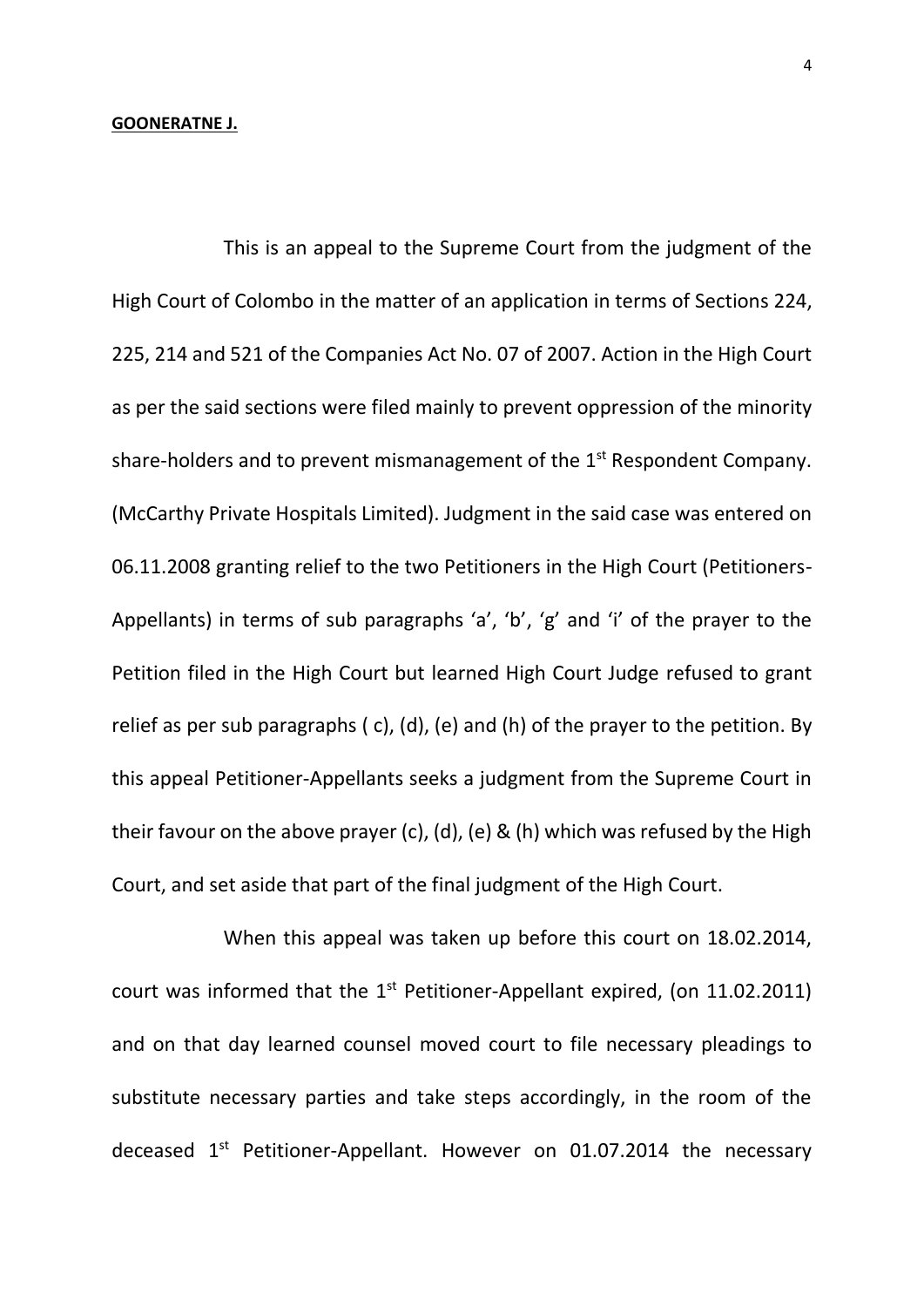substitution papers had been filed but an objection was taken on behalf of the Respondents for the proposed substitution, on the following grounds as recorded therein

- 1. An action filed in terms of Section 224 and 225 of the Companies Act is personal in nature and the cause of action would not survive upon the death of the original 1<sup>st</sup> Petitioner.
- 2. In terms of the articles of the relevant company marked X1(c), Article 2 confers a discretion on the Directors of the Company to allot or transfer any shares, and that the said discretion has not yet been exercised.
- 3. In any event the application has been made in regard to an estate which is subject to testamentary proceedings and probate has yet not been issued, leaving the question of who is entitled to succeed is in doubt.

Court granted time for the Respondents to file objections. I had the advantage of perusing the written submissions of both parties. My attention is drawn to the provisions contained in the Civil Procedure Code, Companies Ordinance and the articles of Association of the  $1<sup>st</sup>$  Respondent. In terms of Section 760A of the Civil Procedure Code the Supreme Court may determine in the opinion of the court the proper person to be substituted or entered on the record in the room of the deceased party.

# Section 760A reads thus:

Where at any time after the lodging of an appeal in any civil action, proceeding or matter, the record becomes defective by reason of the death or change of status of a party to the appeal, the Supreme Court may in the manner provided in the rules made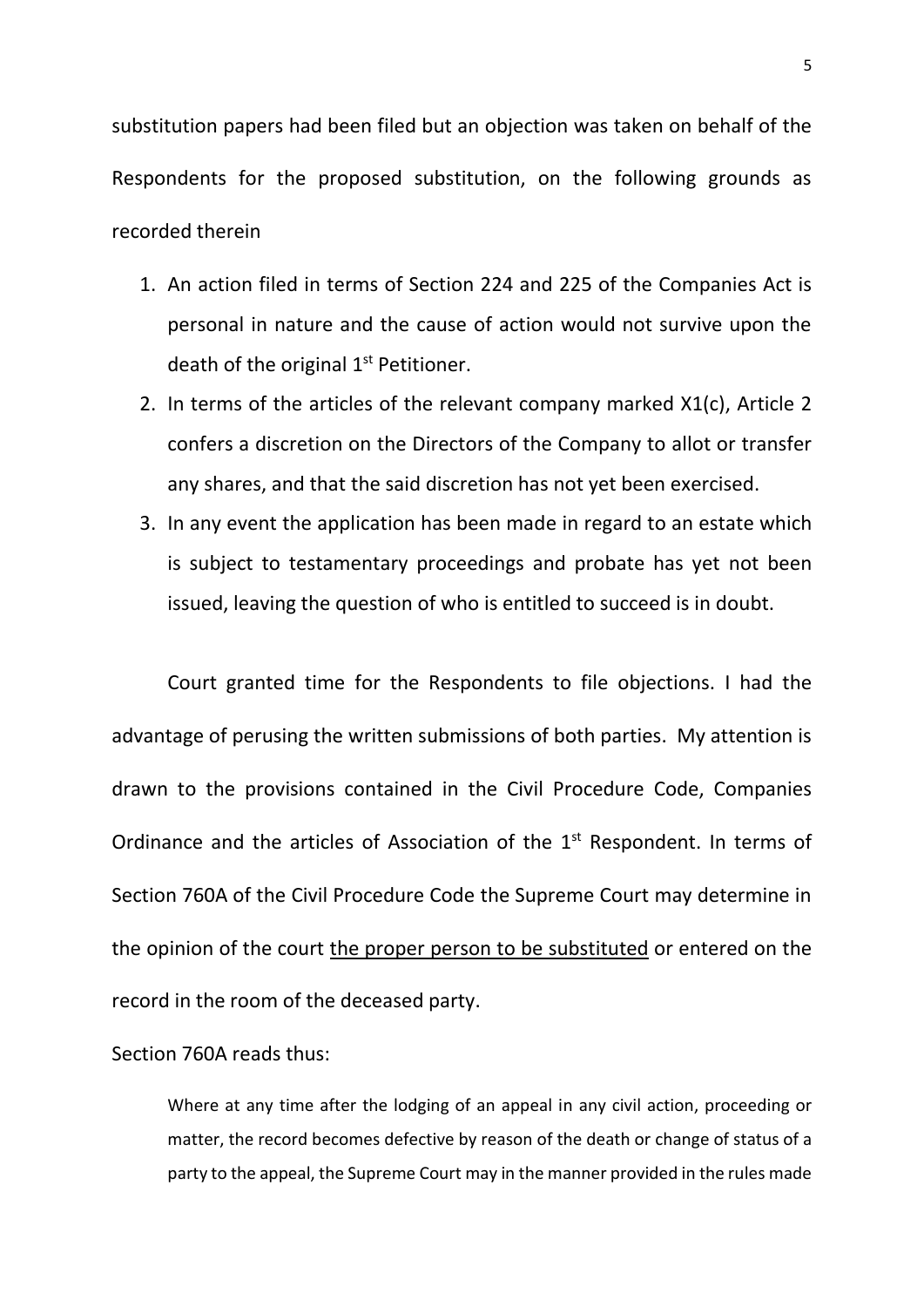by the Supreme Court under Article 136 of the Constitution determine, who, in the opinion of the court, is the proper person to be substituted or entered on the record in place of, or in addition to, the party who had died or undergone a change of status, and the name of such person shall thereupon be deemed to be substituted or entered on record as aforesaid.

When such a person is substituted under Section 760A, and as per Rule 38 of the Supreme Court Rules he or she becomes the legal representative, and therefore entitled to prosecute the appeal. As regards the case in hand, the person substituted would be entitled to all benefits as arising from the appeal and similarly has to accept all liabilities arising from the Judgement in appeal.

The Applicant-Petitioners have filed the required petition and affidavit and moved court to have themselves substituted. The  $1<sup>st</sup>$  and  $3<sup>rd</sup>$ Applicants-Petitioners are the daughter and wife of the deceased party respectively. The  $1<sup>st</sup>$  Petitioner-Appellant is a joint executrix of the last will No. 542 and testament of the deceased party and Attorney for the 2<sup>nd</sup> Applicant-Petitioner (sister of deceased) by a special Power of Attorney No. 796 dated 02.04.2014. It is also pleaded that steps are being taken to file testamentary proceedings and seek probate upon the last will No. 542 (L2). By last will (L2) the 3<sup>rd</sup> Applicant-Petitioner is the beneficiary of shares owned by the deceased party, in the 1<sup>st</sup> Respondent Company. At the hearing before this court on 13.11.2005 this court was informed that the testamentary case had been filed.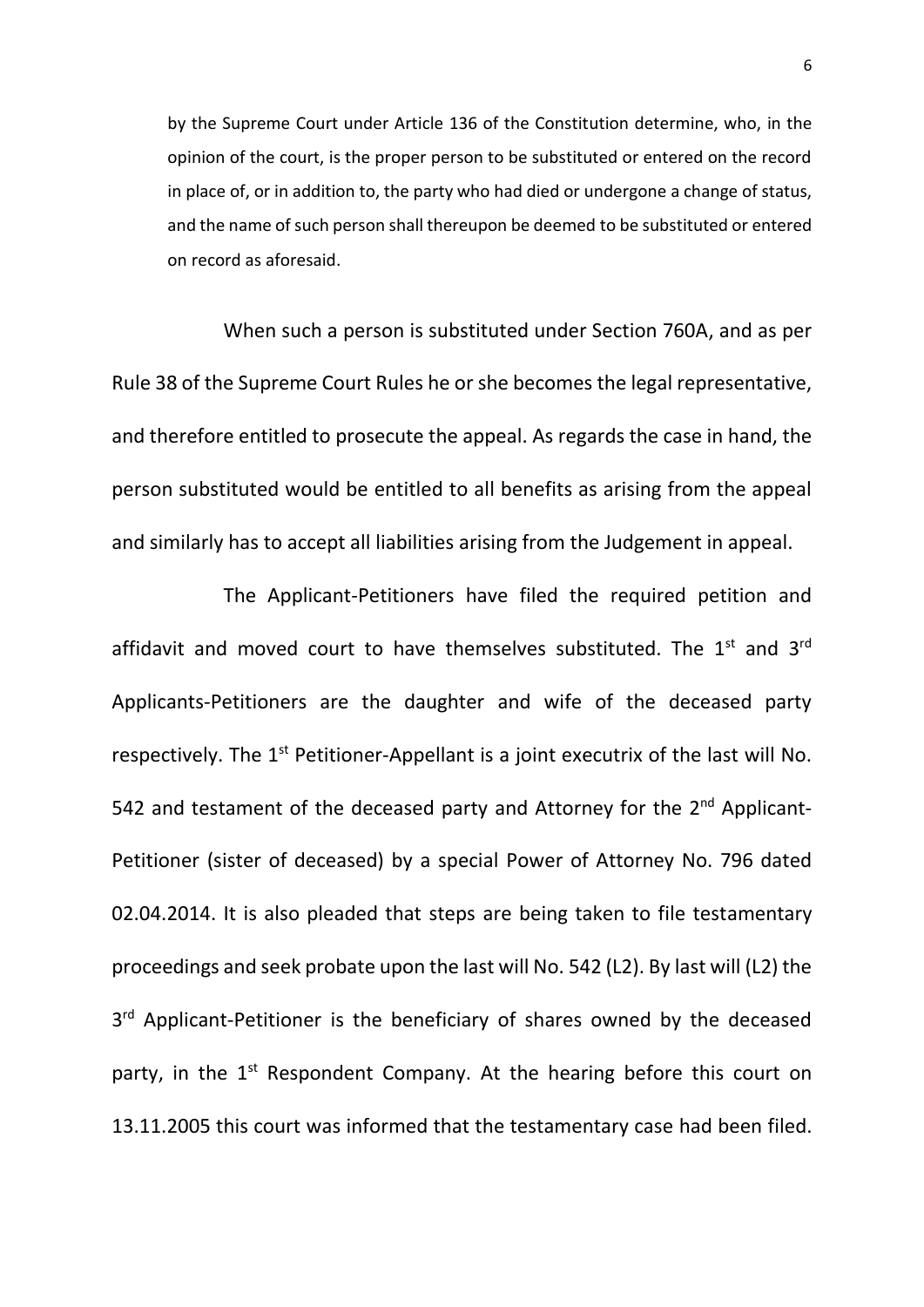I wish to observe that the above material placed before court is more than sufficient to effect a proper substitution.

It is trite law that on death of a person his estate comprising of both movable and immovable vests immediately on the heirs, unless the deceased has taken other steps to make disbursements by a last will or other valid instrument during his or her life time. This is by operation of law and the estate passes at once to the heirs and dominium vests in them 10 NLR 242. My attention has been drawn inter alia to the case of Re Greene (1949) Ch 333 which state that "on the death of a sole shareholder the shares vest in his personal representatives; Charlesworth's Company Law 18 Ed pg. 156. As such title to the share would pass to the executor and or legal representative of the deceased party. The term legal representative is defined in Section 529 of the Companies Act to mean "an executor or administrator". As such the objection raised by the Respondent party that the rights accrued to the 1<sup>st</sup> Petitioner-Appellant who is now deceased and the deceased right to shares ceases and does not survive his death and does not pass to the legal representative cannot be accepted as a valid objection and need to be rejected.

The position taken up by the Respondents and the objections raised in that regard could be met and answers could be provided to same by the provisions contained in the Companies Ordinance and Civil Procedure Code. In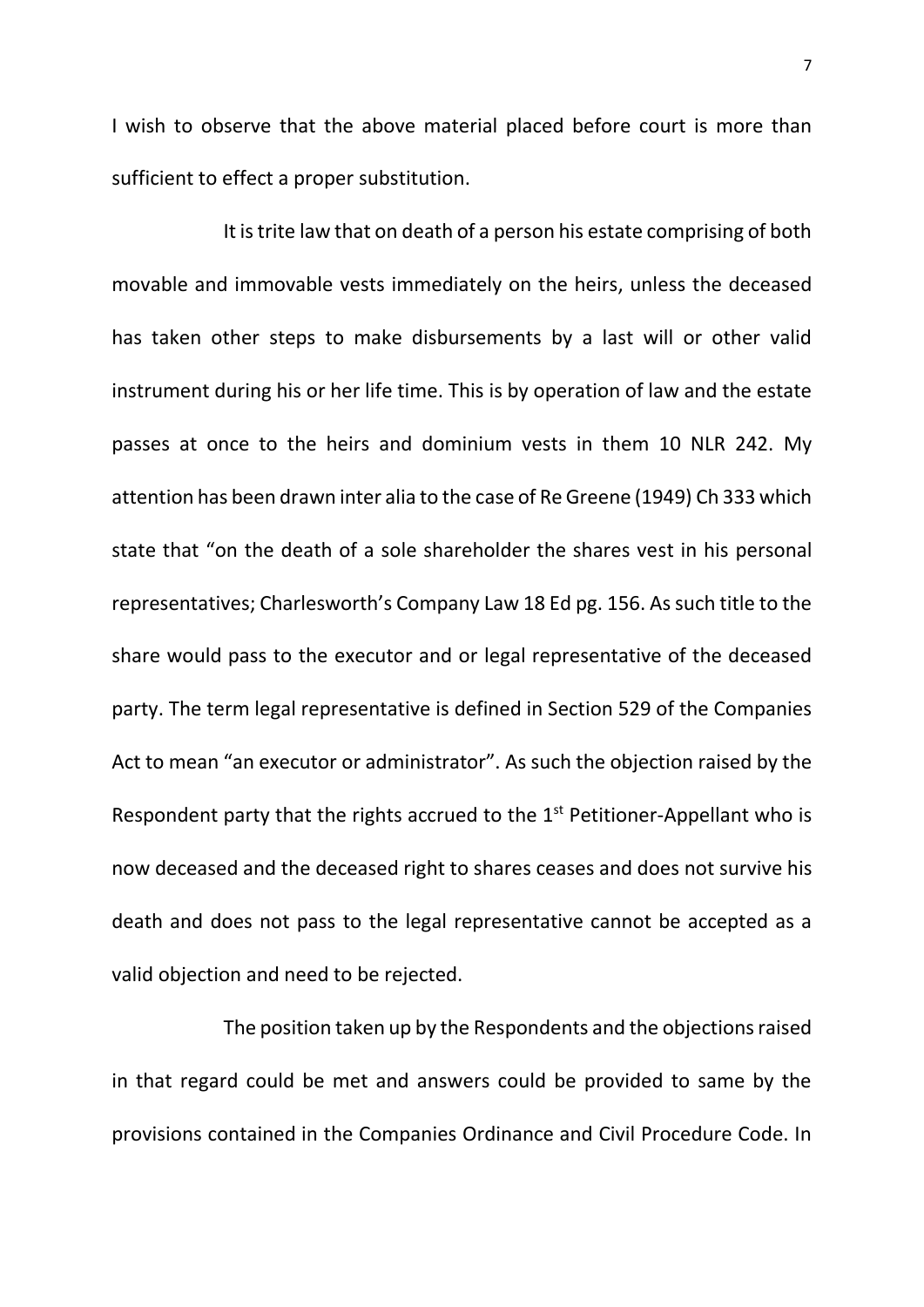terms of Section 232 of the Companies Ordinance an extended meaning to "shareholder" is contemplated. Section 232 reads thus:

A reference in sections 224 to 228 to a "shareholder", shall also include a reference to-

- (a) a persons on whom shares have devolved through the death of a shareholder;
- (b) the executor or administrator of a deceased shareholder; or
- (c) a person who was a shareholder at any time within six months prior to the making of an application under section 224 or section 225

As stated above the rights of a 'shareholder' will not cease upon his death. The said extended meaning given to 'shareholder' in the above section would provide an answer to the other objection as well. i.e, no document or proof before court to demonstrate that Applicants-Petitioners are in fact 'shareholders' of the  $1<sup>st</sup>$  Respondent Company or that its Board of Directors of the company have sanctioned the transfer of shares. To effect a proper substitution the above section does not require the Applicant-Petitioner to be registered shareholder of the company or that the board had sanctioned the transfer of shares. Therefore as submitted by learned President's Counsel for Applicant-Petitioners, is that the only requirement for substitution under Section 232 of the Companies Act, is for the deceased party to name and appoint an Executor to the last will, which the deceased had done or the shares have devolved through the death of the shareholder on the beneficiary, as referred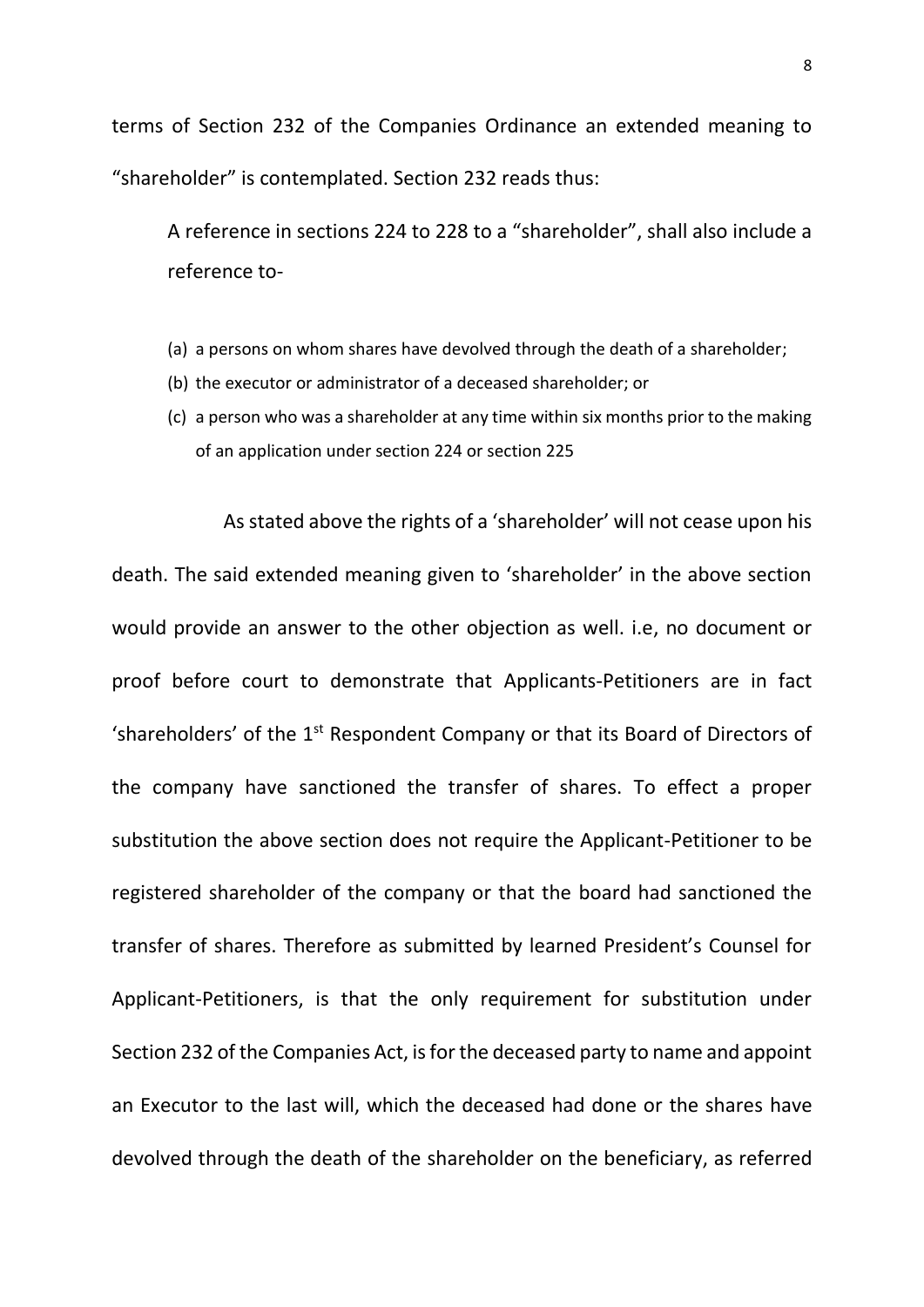to in last will No. 542 (L2), more particularly paragraph 6 of last will (L2). It states that the testator give device and bequeath all the rest and residue of any property estate and effects whether real or immovable or personal or movable etc.

The above position is further fortified by Section 472 of the Civil Procedure Code. It reads thus:

> "In all actions concerning property vested in a trustee, executor, or administrator, when the contention is between the persons beneficially interested in such property and a third person, the trustee, executor, or administrator shall represent persons so interested; and it shall not ordinarily be necessary to make them parties to the action. But the court may, if it thinks fit, order them, or any of them, to be made such parties".

Share or shares as defined by the Oxford Dictionary of Law  $6<sup>th</sup>$  Ed...' shares as immovable property', and as in the case of any form of property the right to represent the interests of those that would benefit from such property by operation of Section 472 would accrue to the executor. As such it includes the right of substitution in as much as the right to invite a fresh action on behalf of beneficiaries of estate.

All persons die testate or intestate. The property left by such deceased person may include cash, shares in companies or partnership. Land and building, clothing, jewellery furniture etc. or even intangibly rights eg. Right to claim a debt. A will is a document by which a person express his or her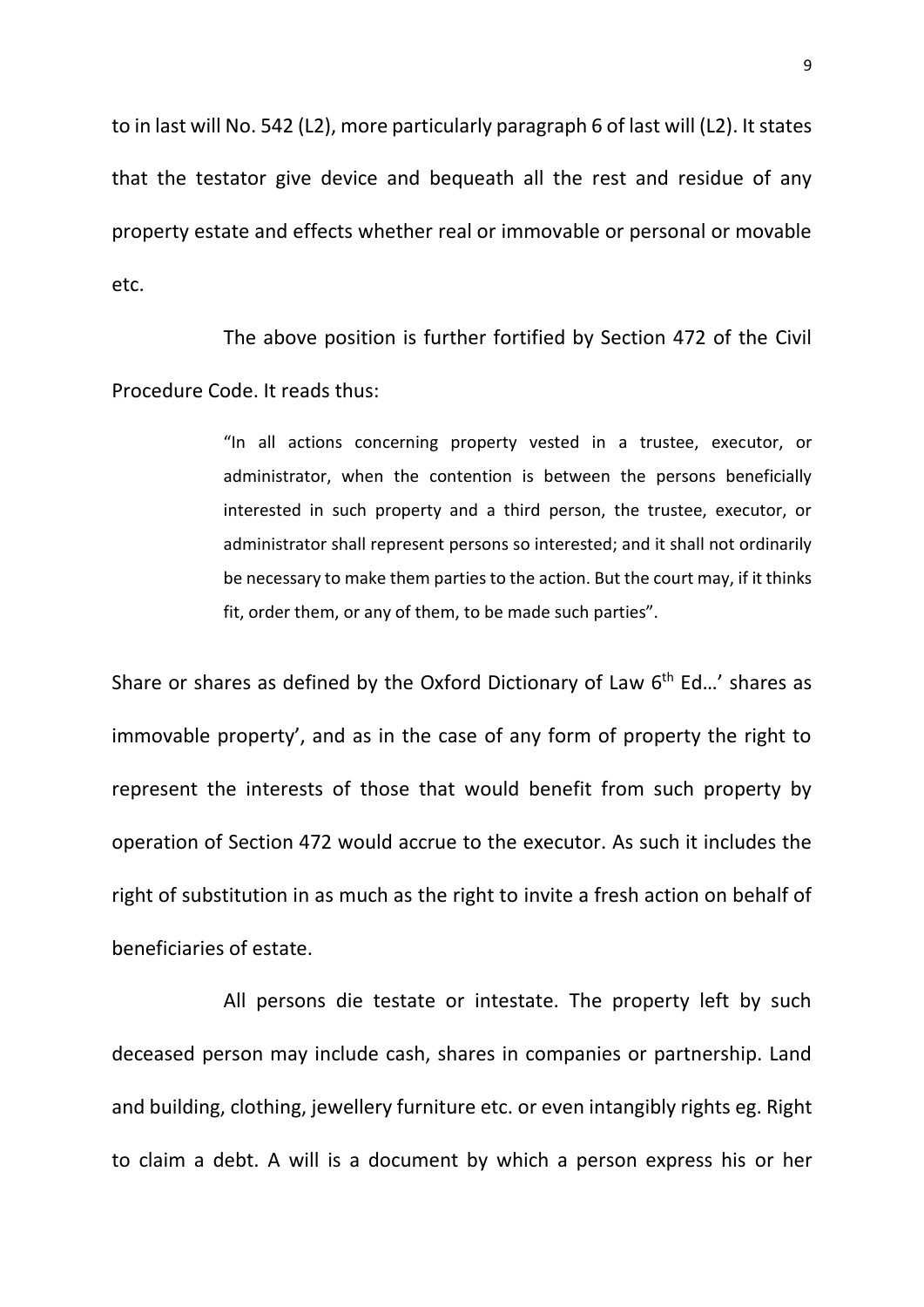intention and gives directions as to disposal of his or her property (on death) owned during life time. In the will the testator appoints a person or persons called an executor/executrix. Often two or more executors are appointed to act together who are joint executors. Duty of the executor is to administer the estate of the testator e.g collect assets, pay debts, and distribute property as directed by the testator in the last will. Executor is appointed by the testator by last will and not by court. Executor derives title from the will and not from grant of probate (Williams on Executors, 59-61 X111 th Edn. Vol I) executor is entitled to commence certain acts to a point. Probate is merely operative as the authenticated evidence of the executors, title (Williams on Executors 57 X111 the Edn. Vol 1) Executor can commence action before probate and continue as far as probate becomes necessary.

It is not incorrect to observe that it is in order and it will be sufficient if the executor obtains probate in time for that exigency (Williams on Executor 61, X111 th Edn. Vol. 1)

However the following supporting material and provisions in the Companies Act, also cannot be ignored, although a different view on same had been expressed by the Respondents.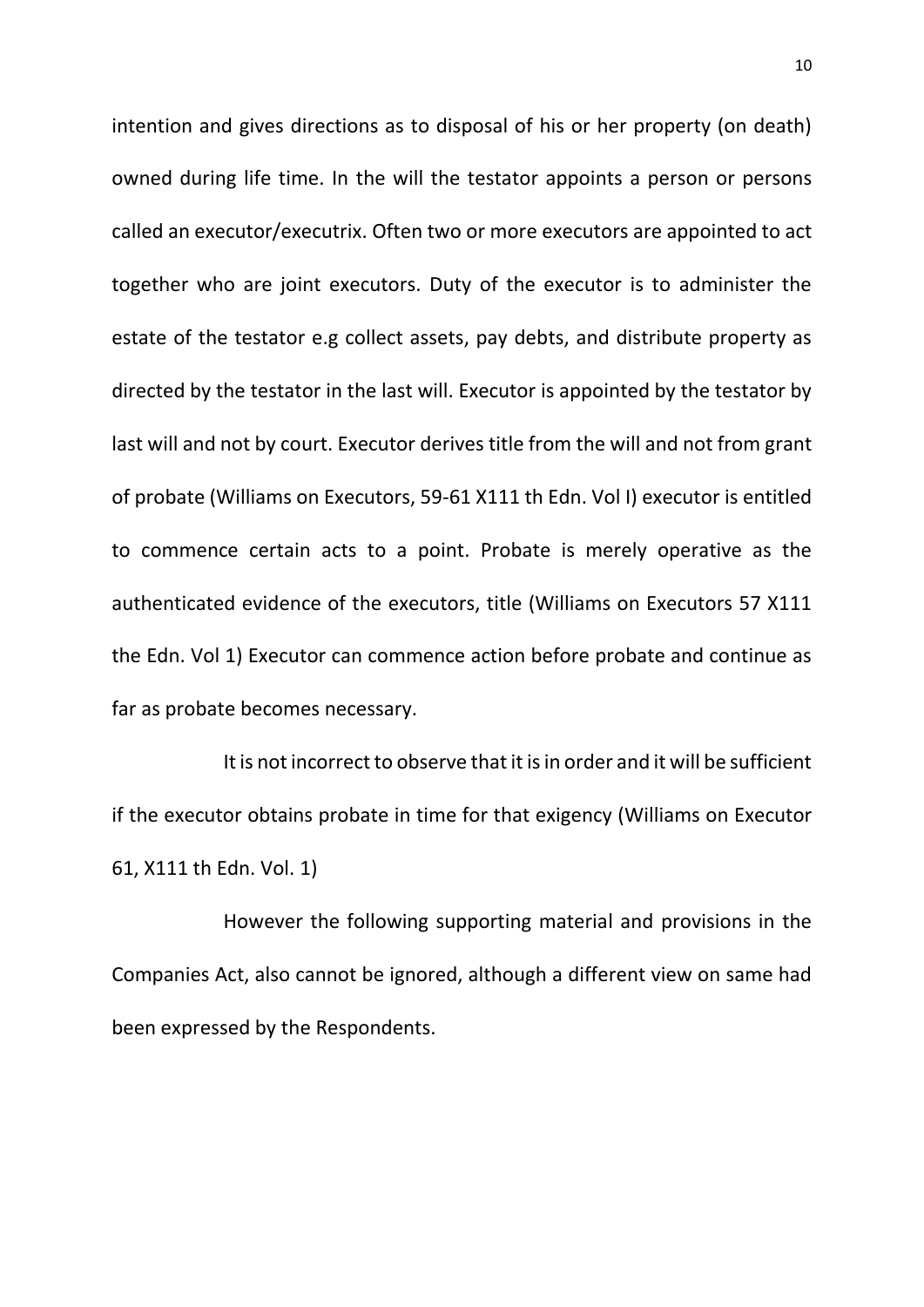Article 22 of the table 'A' in the first schedule to the Companies Act reads thus:

> A person becoming entitled to a share by reason of the death, insolvency or bankruptcy of the holder shall be entitled to the same dividends and other advantages to which he would be entitled if he were the registered holder of the share…"

Article 20 (Table 'A' schedule 01) reads thus:

"The legal representative of a deceased sole holder of a share shall be the only person recognized by the company as having title to the share".

Section 80 of the Companies Act reads thus:

The production to a company of any document which by law is sufficient evidence of probate of a will or of letters of administration of the estate or confirmation as executor of a deceased person having been granted to some person, shall be accepted by the company notwithstanding anything in its articles, as sufficient evidence of the grant.

I have to emphasise that even the above provisions support the right to be substituted. I have referred earlier in this order, the interpretation to legal representative in Section 529 of the said Act. I am unable to make order refusing the application to substitute. I am satisfied that sufficient material had been placed by the party concerned to permit court to arrive at a conclusion that proper persons are to be substituted and their names should be entered on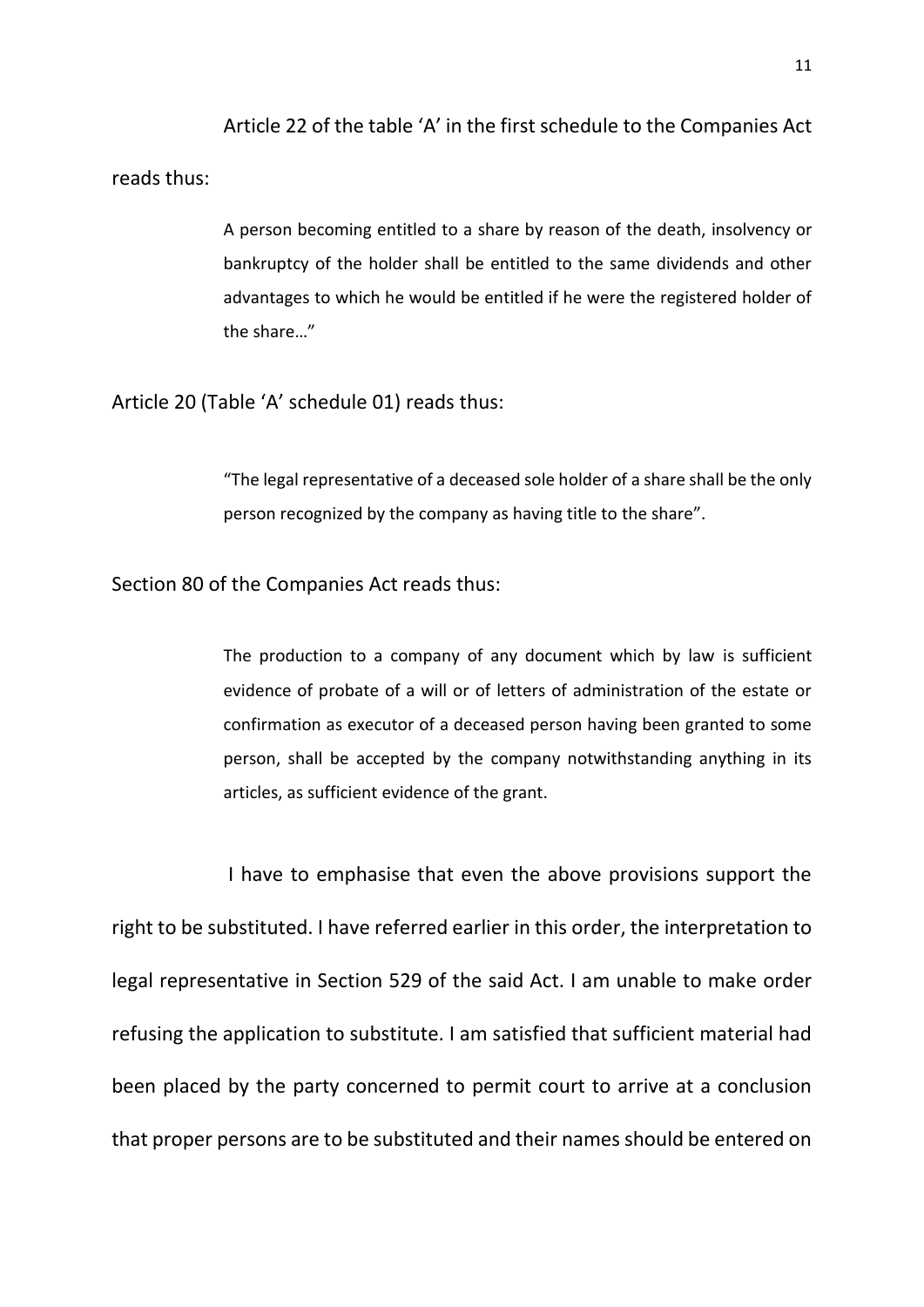the record in the room of the deceased party. It is by operation of law and a right in law that substitution need to be permitted in a case of this nature. I proceed to reject all objections of the Respondent party.

It is common knowledge that death of any person or party in a suit cannot be anticipated so easily except where a person is feeble and very old or subject to a terminal illness. Testamentary proceedings in a District Court can prolong even in the absence of objecting parties, as procedural steps contemplated by the code cannot be accelerated. The grant of probate is a matter for the District Court and appointing an executor in a last will is an act solely with the rights and powers of the testator of the last will. In a pending action or appeal, when a party dies the relevant court need to decide on applications made in that regard for substitution. Supreme Court, like the case in hand need to decide and determine in the opinion of court the proper person or persons to be substituted. This decision has to be taken in the best interest of justice, keeping in mind that a party need to prosecute its appeal to ensure the ends of justice and finality in litigation. In the context of the case in hand and in the circumstances there is no necessity to withhold or refuse an application for substitution, on the basis that probate has not been granted hitherto or await the granting of probate by the original court. Subject to the views